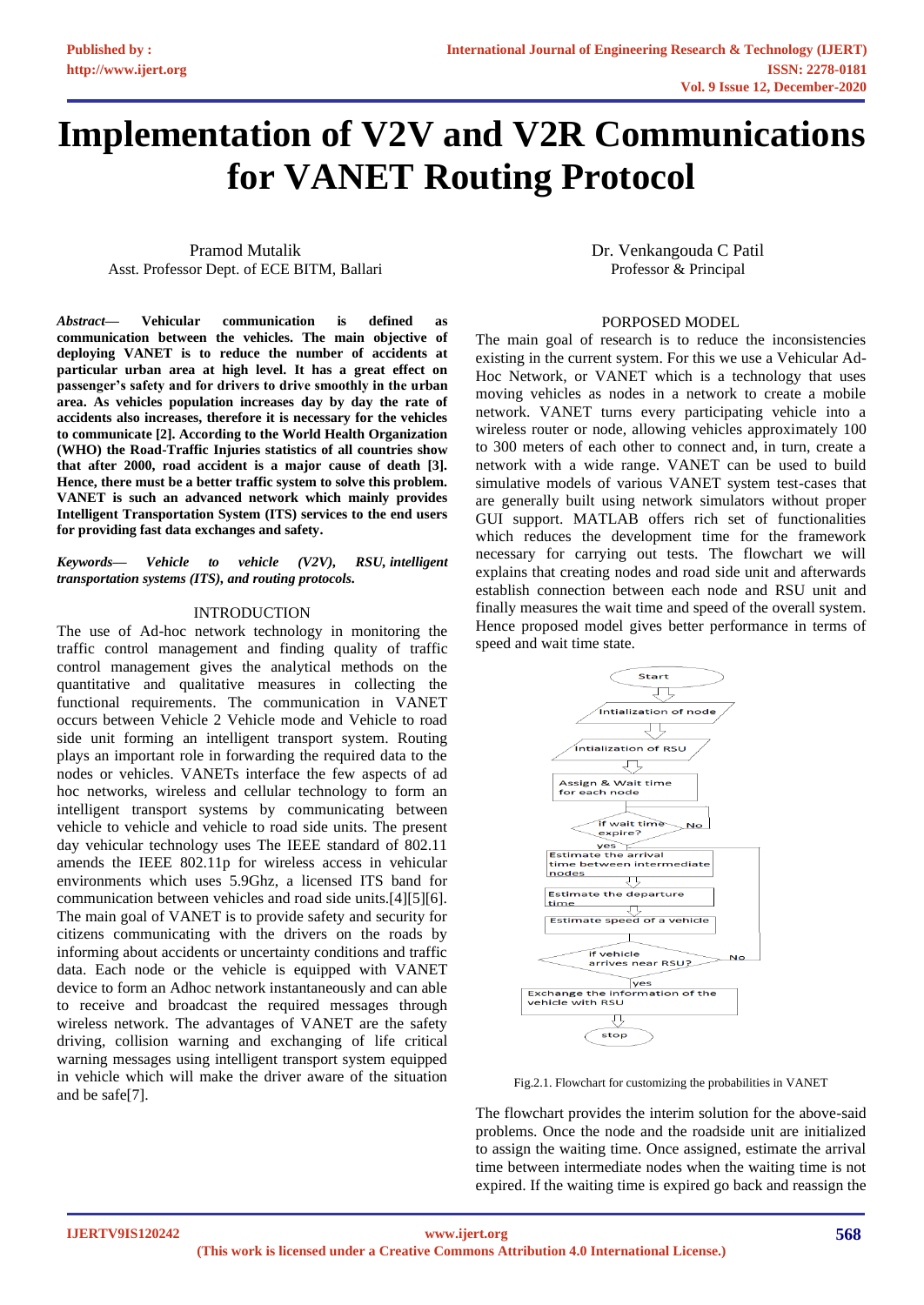# **[Published by :](www.ijert.org)**

same. Meanwhile estimate the departure time and speed of the vehicle nearer to the roadside unit, if nearer broadcast the message to the driver using the roadside unit so that the driver gets sufficient time for perceiving and react. Practically these above problems can be achieved by using the proposed protocols of the VANET.



In this section we are discussing about Wait time and speed with respect to creation of node and RSU.



Fig. 3.1. Node and RSU unit Creation

The above figure results the creation of nodes and RSU units and also explains about the communication between two nodes and nodes with RSU units. The communication between two nodes gives the information about time and speed. In intermediated nodes it will gives the wait time at each node. And finally it gives the arrival and departure time of each node. The RSU unit will only communicate when the nodes are within the region, if nodes are not in the region then RSU unit will nor communicate with the nodes. In the above diagram clear it shows that node 1 and 2 are in within region of RSU 1 unit that is indicated with red lines and other nodes are not in the region hence there is no communication.





Fig. 3.3. Nodes Vs speed